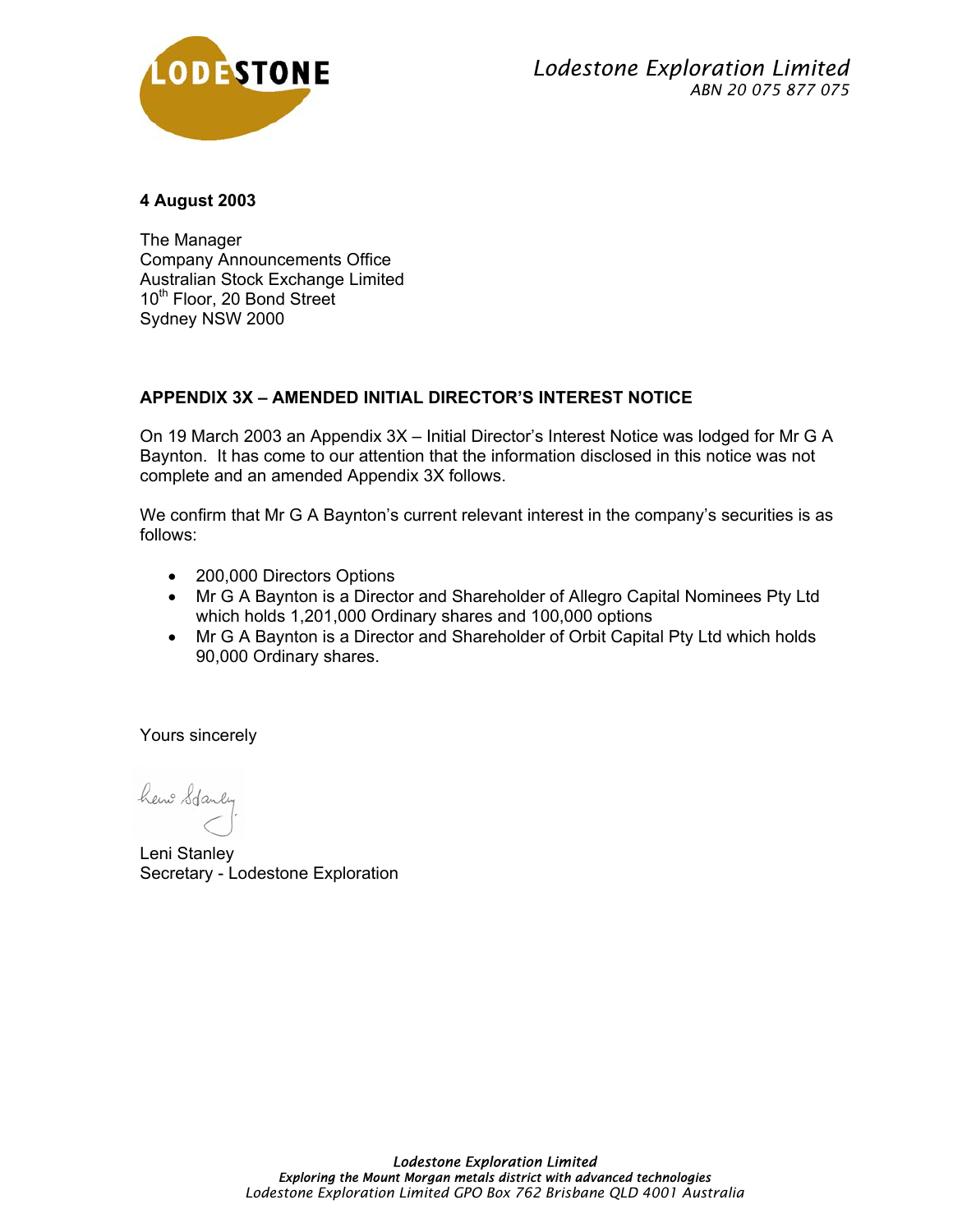*Rule 3.19A.1*

# **Appendix 3X**

# **Initial Director's Interest Notice**

*Information or documents not available now must be given to ASX as soon as available. Information and documents given to ASX become ASX's property and may be made public.* 

Introduced 30/9/2001.

### **Name of entity LODESTONE EXPLORATION LIMITED**

### **ABN 20 075 877 075**

We (the entity) give ASX the following information under listing rule 3.19A.1 and as agent for the director for the purposes of section 205G of the Corporations Act.

| <b>Name of Director</b> | <b>GREGORY A J BAYNTON</b> |
|-------------------------|----------------------------|
| Date of appointment     | 5 November 2001            |

#### **Part 1 - Director's relevant interests in securities of which the director is the registered holder**

*In the case of a trust, this includes interests in the trust made available by the responsible entity of the trust*

Note: In the case of a company, interests which come within paragraph (i) of the definition of "notifiable interest of a director" should be disclosed in this part.

#### **Number & class of securities**

200,000 Directors Options

<sup>+</sup> See chapter 19 for defined terms.